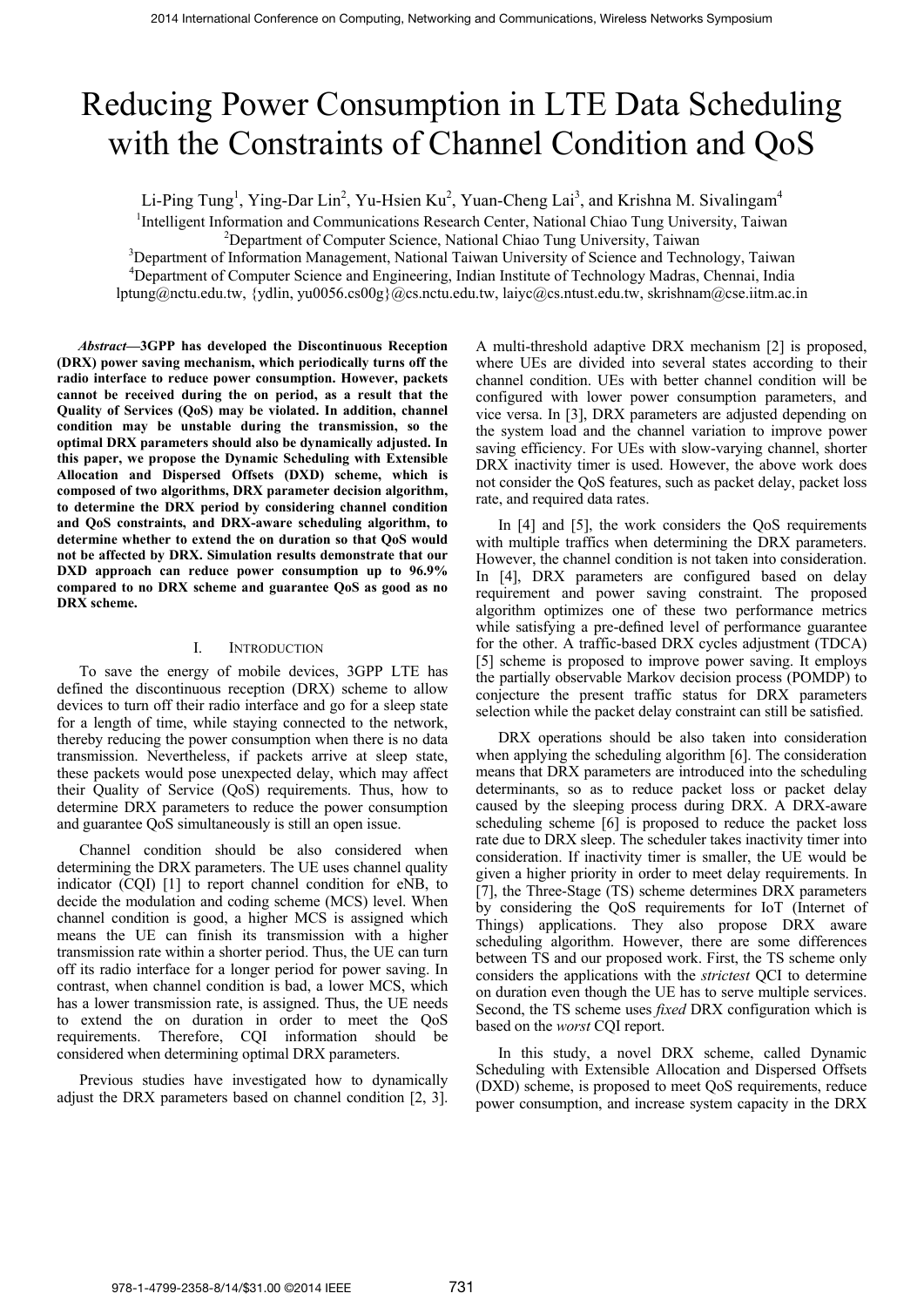

## Fig. 1. Operation of DRX

mode. In order to reduce the power saving, the UE should turn off the radio interface as long as possible under the QoS constraints. The proposed scheme dynamically determines DRX parameters depending on QoS. On the other hand, when the UE turns on the radio interface, the buffered packets should be forwarded as soon as possible. Thus, we disperse on duration of UEs, so that each UE can fully utilize the bandwidth for resource efficiency. In addition, the proposed method includes a DRX-aware scheduler. It can determine whether or not to extend the on duration for QoS satisfaction. If system loading is high, extension may not improve QoS but only increases power consumption.

The rest of the paper is organized as follows. Section II presents the background of this work. In Section III, the problem statement is described. Then, the proposed Dynamic Scheduling with Extensible Allocation and Dispersed Offsets (DXD) scheme is presented in Section IV. In Section V, we present a comprehensive set of simulations, and the results are discussed in detail. Finally, Section VI gives the conclusions.

# II. BACKGROUND

# *A. Discontunuous Reception (DRX) Mechanism*

DRX is a power saving mechanism in LTE system. When applying the DRX scheme, the UE periodically turns off the radio interface to save power. During the period in which the UE is in the active state, the UE monitors Physical Downlink Control Channel (PDCCH) in order to check for incoming packets or paging signals, as shown in Figure 1. If paging signals or packets arrive, the UE stays active until no more packets are received for a period of time, i.e., Inactivity Timer. When the Inactivity Timer expires, the UE go to DRX sleep state. The DRX behavior can be configured by the DRX parameters including On Duration Timer, Opportunity for DRX, DRX Cycle, Inactivity Timer, and Cycle Start Offset. The DRX operation and parameters are illustrated in Figure 1.

On Duration denotes the time period in which the UE wakes up and monitors PDCCH. Opportunity for DRX denotes the time period in which the UE sleeps for power saving. DRX Cycle denotes the cycle by which On Duration repeats periodically. Inactivity Timer denotes the time period after the last scheduling that the UE should remain awake. If the UE does not receive any packet, this timer is decreased by one micro second. On the contrary, if the UE is scheduled, the Inactivity Timer is reset. Hence, this parameter provides means for the network to keep a UE awake beyond the On Duration when data is buffered. Cycle Start Offset denotes the start time of On Duration in each cycle. DRX parameters of all UEs are determined by the eNB. The eNB uses Radio Resource

Configuration (RRC) control signal to configure or update these DRX parameters. Then the UE updates its configuration after receiving the parameters from the eNB.

## *B. QoS Class Identifier (QCI)*

As the wireless communication prevails, the traffic becomes more abundant and complicated. In order to meet the QoS requirements for different services, LTE specifically defines the QCI metric, which grades the QoS in nine classes. Each class contains quadruple, i.e., resource type, priority, packet delay budget, and packet error loss rate. Resource type denotes whether the traffic needs guaranteed bit rate (GBR) and its value if any. For priority, the smaller the number is, the higher priority the traffic owns. Packet delay budget puts the constraint on the transmission delay of each packet, and packet error loss rate claims on the acceptable error rate of traffic.

#### III. PROBLEM STATEMENT

We observed that the DRX parameter settings, QoS requirements, channel conditions of a UE are tightly coupled with each other. For example, the UE with good channel quality can use the higher MCS which means that the UE can transmit data with a higher transmission rate to finish the data transmission within a short period. Thus, the UE can turn off its radio interface for a longer period for power saving. In contrast, when channel condition is bad, a lower MCS, which has a lower transmission rate, is assigned. Thus, the UE needs to extend the on duration to meet the QoS requirements and consequently has higher power consumption. Therefore, how to configure DRX parameters is a critical problem.

In this study, we consider the LTE network of an eNB serving *N* UEs. Each  $UE_i$ ,  $i = 1, ..., N$ , has  $M_i$  application services, which are denoted as  $S_{i,k}$ ,  $k = 1, \ldots M_i$ . Each  $S_{i,k}$  is assigned to a QoS class identifier (QCI)  $QCI_{i,k}$ , including Packet Delay Budget *Li,k* (ms) and Guaranteed Bit Rate *Ri,k* (bps). Each  $UE_i$  is configured with a set of DRX parameters  $D_i$ , including On Duration Timer *TODi* (ms), Opportunity for DRX *TOPi* (ms), Long DRX Cycle *CLDi* (ms), Inactivity Timer *TIAi* (ms), and Cycle Start Offset *CSO<sub>i</sub>* (ms). Furthermore, the channel quality indicator and power consumption are denoted as  $CQI_i$  and  $P_i$ , respectively.

The DRX parameters determination problem is how to allocate the resource blocks and determinate the DRX parameters *Di* for each *UEi*, including *TODi*, *TOPi*, *CLDi*, *TIAi*, and  $CSO_i$ , such that all QoS requirement  $QCI_i$  can be satisfied as like as in the DRX disenabling settings. In the meantime, the power consumption *Pi* for each *UEi* could be reduced as much as possible.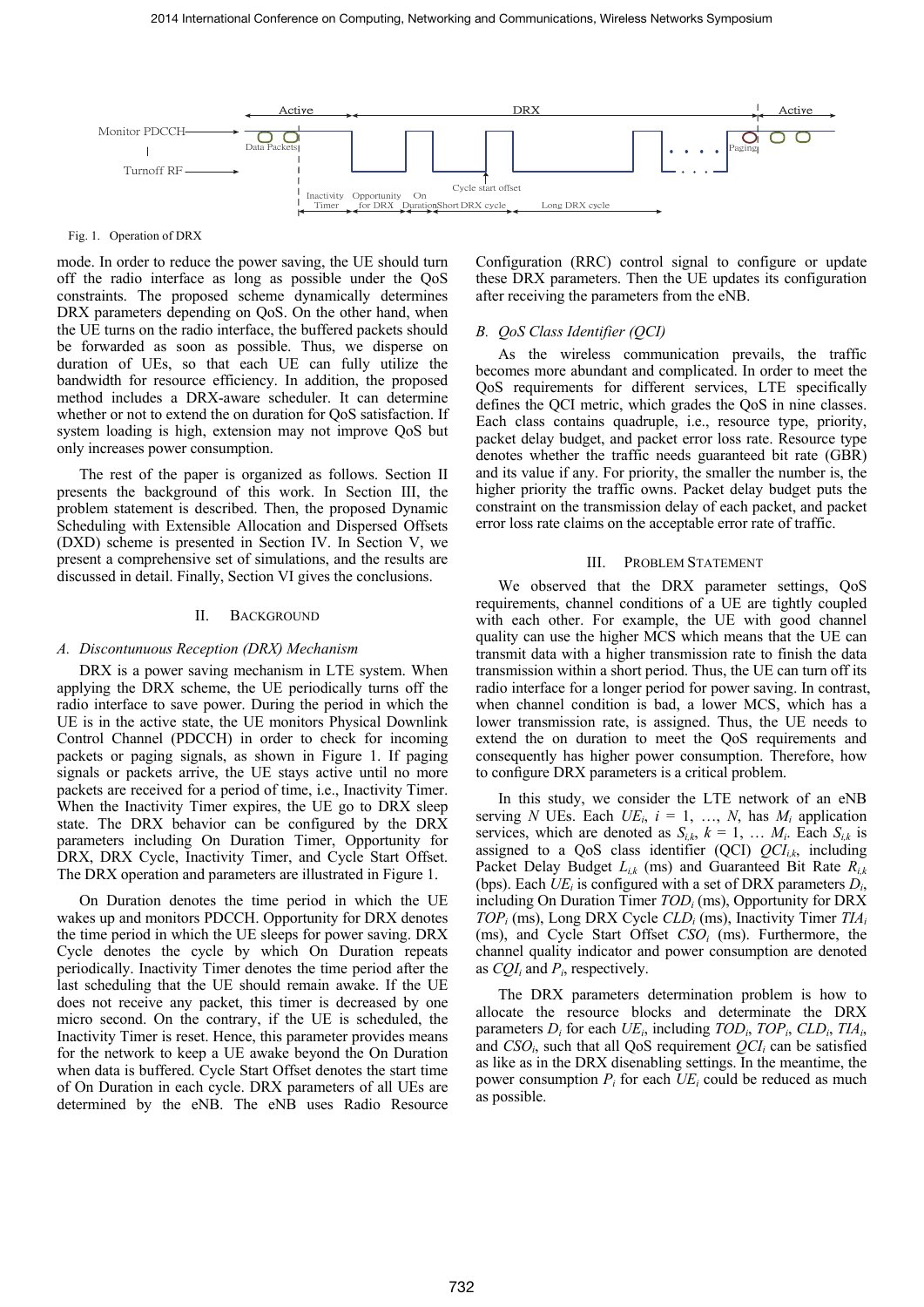# IV. DYNAMIC SCHEDULING WITH EXTENSIBLE ALLOCATION AND DISPERSED OFFSETS SCHEME

In this study, a novel DRX scheme, called Dynamic Scheduling with Extensible Allocation and Dispersed Offsets (DXD), is proposed with the objectives of satisfying the QoS requirements, reducing the power consumption, and increasing the system capacity with DRX operations. As illustrated in Figure 2, the DXD scheme can be divided into two parts: 1) DRX parameter decision algorithm and 2) DRX-aware scheduling algorithm.



Fig. 2. Dynamic Scheduling with Extensible Allocation and Dispersed Offsets (DXD) scheme

First, we determine the optimal DRX period by considering channel condition and QoS constraints under the assumption that the UE can fully utilize the resource. Thus, the buffered packets can be transmitted within the on duration without violating their QoS requirements. Since the network resources are shared by multiple UEs, we need to disperse the on duration of UEs to let the UE fully utilize the bandwidth during the on duration and finish its transmission as soon as possible to go to sleep for more time. DRX parameters are also taken into consideration during scheduling process so that the active period can be dynamically extended or not. The detailed operations of DXD are described as follows.

## *A. DRX Paremeters Decision Algorithm*

DRX parameter decision algorithm will be executed when one of the UEs needs to update its DRX parameters. DRX parameter decision algorithm includes two parts. In the first part, period decision method determines the allocation of on duration as well as DRX cycle for a UE. In the second part, the start offset decision method determines the cycle start offset to disperse the active period of UEs.

*1) Allocation - Period Decision:* When the  $UE_x$  attaches to the eNB or detects the change of channel condition, period decision method need to update DRX cycle *CLDx* and on duration *TODx*. To maximize power saving and meet the strictest delay budget, DRX cycle is set as the minimum delay budget among all services for  $UE<sub>x</sub>$  as

$$
CLD_x = \min_{1 \le k \le M_x} \{L_{x,k}\}.
$$
 (1)

In order to save power,  $UE_x$  should turn off the circuit immediately after its all packets are transmitted. Therefore, on duration  $TOD_x$  is set as the expected transmission time according to its channel quality indicator  $COI<sub>x</sub>$  as

$$
TOD_x = \left[ CLD_x \cdot \min\left\{ \frac{\sum_{1 \le k \le M_x} R_{x,k}}{B(CQI_x) \cdot N_{RB} / 0.0005}, 1 \right\} \right].(2)
$$

 $TOD_x$  is obtained from multiplying the DRX cycle  $CLD_x$  by the ratio of the sum of guaranteed bit rate  $R_{x,k}$  to the available transmission rate. Available transmission rate is obtained based on current channel condition, thus we use  $B(CQI<sub>x</sub>)$  to denote the number of bits could be carried in one resource block (RB) by looking up the CQI table. Let *N<sub>RB</sub>* denote the number of RBs per slot, which length is 0.5ms. If the required data rate is larger than the available transmission rate, we set the on duration *TODx* as the DRX cycle *CLDx*.

*2) Scheduling - Start Offset Decision:* In order to improve radio resource efficiency in the on duration, we disperse the on duration of each UE by assigning different cycle start offsets. The UE can fully utilize the bandwidth during its on duration if its on duration does not overlap with others.

We maintain  $NA = \{NA_j, 1 \le j \le CLCM\}$ , in which  $NA_j$  is the number of UEs which stays in the on duration at subframe *j.* Let *CLCM* denote the least common multiple (LCM) of all DRX cycles *CLD<sub>i</sub>*. Since the DRX cycle *CLD<sub>x</sub>* will repeat multiple times within the *CLCM* time period, so we use  $NRP_x = \{NRP_{x,k}, 1 \le k \le CLD_x\}$  in unit of  $CLD_x$  to indicate the number of UEs which are active at the same offset in each cycle within the whole *CLCM*. So, we have  $NRP_{x,k}$  as

$$
NRP_{x,k} = \sum_{\forall j, (j-1) \text{ mod } CLD_x \to 1=k} NA_j, 1 \le j \le CLCM.
$$
 (3)

Then, the cycle start offset  $CSO_x$  can be found by

$$
CSO_x = \arg\min_{1 \le k \le CLD_x} \left\{ \sum_{j=k}^{k+7OD_x-1} NRP_{x,((j-1) \text{ mod } CLD_x)+1} \right\} . (4)
$$

Equation (4) means that during the on duration of  $UE<sub>x</sub>$ , the number of UEs which stay in the on duration is minimal within the whole *CLCM* time period. Therefore,  $UE_x$  can fully utilize the bandwidth during its on duration if it does not overlap with other UEs, finish its transmission as soon as possible, and go to sleep for more time.

However, we observe that the value of  $NRP_x$  may not be sufficient to grasp the impact come from other UEs. Take Figure 3 as an example. Here, there are 3 UEs with different DRX cycles and UEs is active at the same time (case 1) or is active at different time (case 2). According to the definition of  $NRP_x$ , the value of  $NRP_x$  in both cases are the same (i.e.,  $NRP_{x,l}$ ) = 3 and *NRP<sub>xj</sub>* = 0, if  $j \neq 1$ ). However, the impact from other UEs in case 1 is more than that in case 2 because all other UEs are active at the same time in case 1. If  $UE_x$  is also active at the same time, the network resource would be shared with other three UEs. On the other hand, UEs are active at the different time period in case 2; thus  $UE<sub>x</sub>$  only competes with one UE.



Fig. 3. The impact of other UEs for  $UE_x$  with  $CLD_x = 4$  and  $CLCM = 12$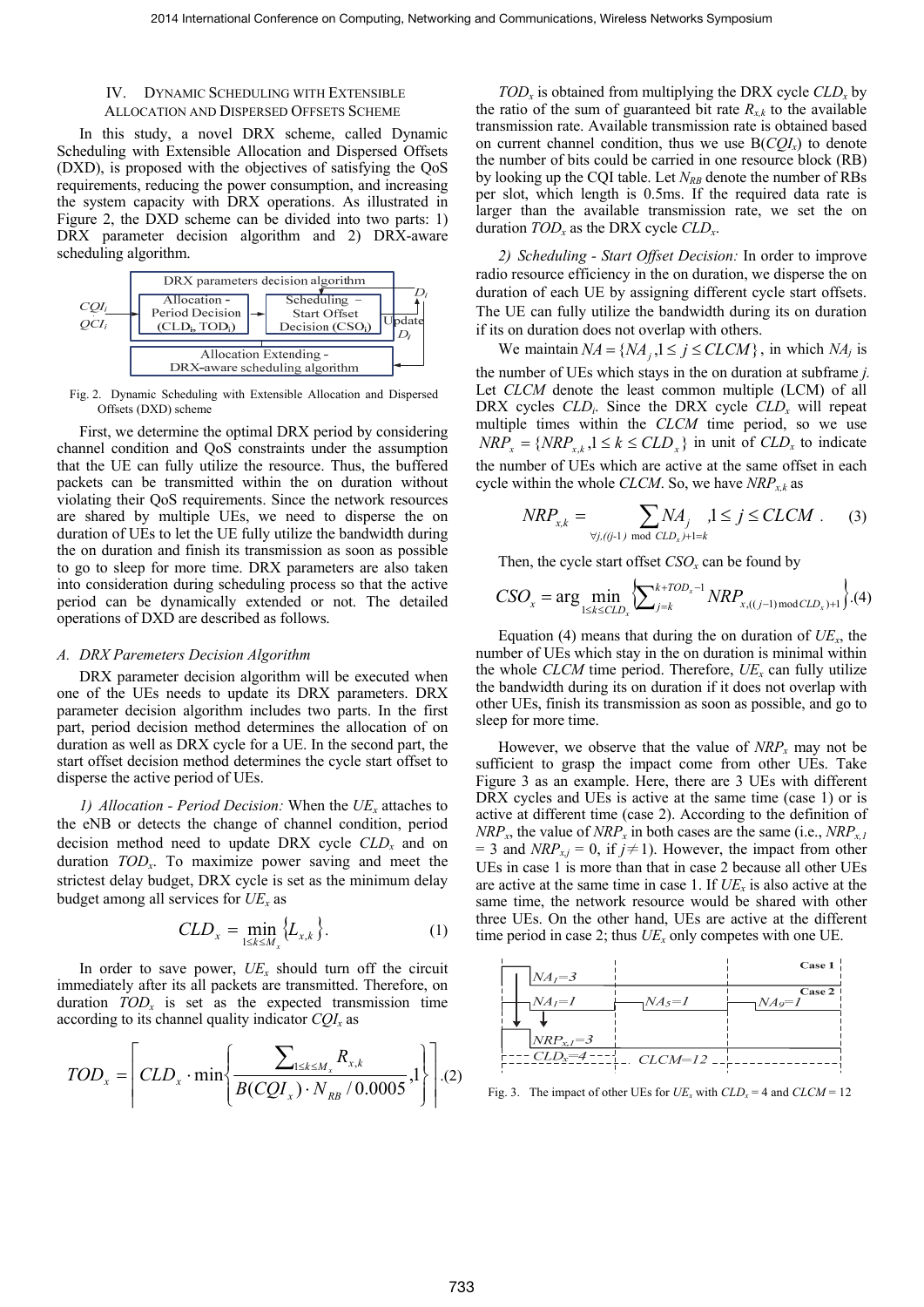So we consider a weighted version of *NA* as  $NS = \{NS_i | NS_i = (NA_i)^2, 1 \le j \le CLCM\}$  in order to differentiate the degree of dispersion of UEs' on duration. A subframe with more active users has more impact on the start offset decision. Then, we have the new  $NRP'_{x}$  as

$$
NRP'_{x,k} = \sum_{\forall j, ((j-1) \mod CLD_x)+1=k} NS_j, 1 \le j \le CLCM.
$$
 (5)

Then, the *optimal* cycle start offset  $CSO<sub>x</sub>$  can be found by

$$
CSO_x = \arg\min_{1 \le k \le CLD_x} \left\{ \sum_{j=k}^{k+TOD_x - 1} NRP'_{x, ((j-1) \text{ mod } CLD_x) + 1} \right\} . (6)
$$

#### *B. Allocation Extending – DRX-aware Schedluing Algorithm*

The DRX aware scheduling in [7] dynamically extends the on duration to increase the satisfaction ratio on delay budget. DRX inactivity timer will be reset if the UE is scheduled. With this feature, the UE that will go for sleep at the next subframe is scheduled one RBG to extend the inactivity timer if RLC buffer is not empty. However, frequent extending the on duration will significantly increase power consumption, especially in the case of poor channel condition or high system load. The reason is that the system may not have sufficient radio resources to allocate to the UE in UE's extended on duration. Therefore, our scheme does not extend the on duration of UE if the system is unable to serve the UE. The formula of scheduling priority handling is described as follow.

$$
p_x(t) = \begin{cases} p_x^*(t) + \alpha & \text{, if } TOD_x \le 1, TIA_x \le 1, \text{ and } \rho_x < \delta_x \\ p_x^*(t) & \text{, otherwise} \end{cases}
$$
\n
$$
\rho_x = \sum_{\forall i, p_i^*(t) > p_x^*(t)} \frac{R_i(t)}{r_i(t)}, \text{ and } \delta_x = \frac{TOP_x}{CLD_x}, \tag{7}
$$

where  $p^*_{\nu}(t)$  denotes priority of original scheduling which can be any scheduling scheme and  $p<sub>x</sub>(t)$  denotes our proposed priority handling function at subframe *t* for  $UE_x$ . Let  $\rho_x$ denote the total loading of active UEs whose priorities are higher than  $UE<sub>x</sub>$ , and it is calculated by  $R<sub>i</sub>(t)$  and  $r<sub>i</sub>(t)$  which are average data rate and achievable data rate depending on *CQI<sub>i</sub>* at subframe *t*, respectively. Let  $\delta$ <sub>x</sub> denote the ratio of opportunity for DRX to DRX cycle. So  $\rho_x \geq \delta_x$  means that system loading is too high to serve  $UE<sub>x</sub>$  during the rest of time in its DRX cycle. Therefore, when  $UE<sub>x</sub>$  will turn off its radio interface at the next subframe (i.e.,  $TOD_x \le 1$ ,  $TIA_x \le 1$ ) and the system load is less than the free resource from turn-off (i.e.,  $\rho_{\rm x} < \delta_{\rm x}$ ), the priority of UE will be increased by  $\alpha$ . Here, we let  $\alpha$  > max<sub> $\forall i$ </sub> { $p_i^*(t)$ } to raise the priority of UE which need to be scheduled.

## V. PERFORMANCE EVALUATIONS

We developed the proposed DXD scheme in NS-3 simulator [8]. The power consumption model in [9] is used to obtain the real power consumption of UE. Simulation configurations are summarized in TABLE I. If *fixed* DRX

scheme is enabled, the default DRX parameters listed in TABLE I are used. Otherwise, the DRX parameters will be obtained from the proposed DXD approach. Performance metrics of measurement are: delay satisfaction ratio and power consumption. Delay satisfaction ratio indicates the percentage of packets that satisfy the delay budget.

TABLE I. SIMULATION CONFIGURATIONS

|                           | adaptability to<br>channel condition                                                        | system capacity                   |
|---------------------------|---------------------------------------------------------------------------------------------|-----------------------------------|
| Bandwidth                 | 5 MHz                                                                                       |                                   |
| # of $UE$                 | 8                                                                                           | $5 - 30$                          |
| default DRX<br>parameters | $(CLD, TOD) =$<br>$(20ms, 2ms), (100ms, 10ms), (120ms, 12ms)$<br>$TIA = 3$ ms, $CSO = 0$ ms |                                   |
| Scheduler                 | Proportional Fair Scheduler                                                                 |                                   |
| <b>Services</b>           | VoIP<br>(OCI:1)                                                                             | VoIP and video streaming<br>OCI:4 |
| Channel<br>Condition      | $CQI = 1 \sim 15$                                                                           | random                            |

#### *A. Adaptability to Channel Conditions*

In order to observe the adaptability to channel conditions, we investigate the relationship between CQI and delay satisfaction ratio in Figure 4. A scheme has higher adaptability to channel condition means that it achieves high delay satisfactory ratio regardless of the channel condition.



Fig. 4. Impact of channel conditions : delay satisfaction ratio



Fig. 5. Impact of channel conditions : power consuption

In Figure 4, "No DRX" label represents the case where DRX is not enabled. "No DRX" scenario has the highest adaptability to channel condition but also has the highest power consumption as shown in Figure 5. We observe the results of fixed DRX scheme with different lengths of DRX cycles. DRX scheme with longer DRX cycles has lower power consumption. Nevertheless, if the DRX cycle is longer than the delay budget of the services, delay budget cannot be satisfied even in the best channel condition. In addition, the results under the fixed DRX scheme with 100ms DRX cycle shows that when CQI